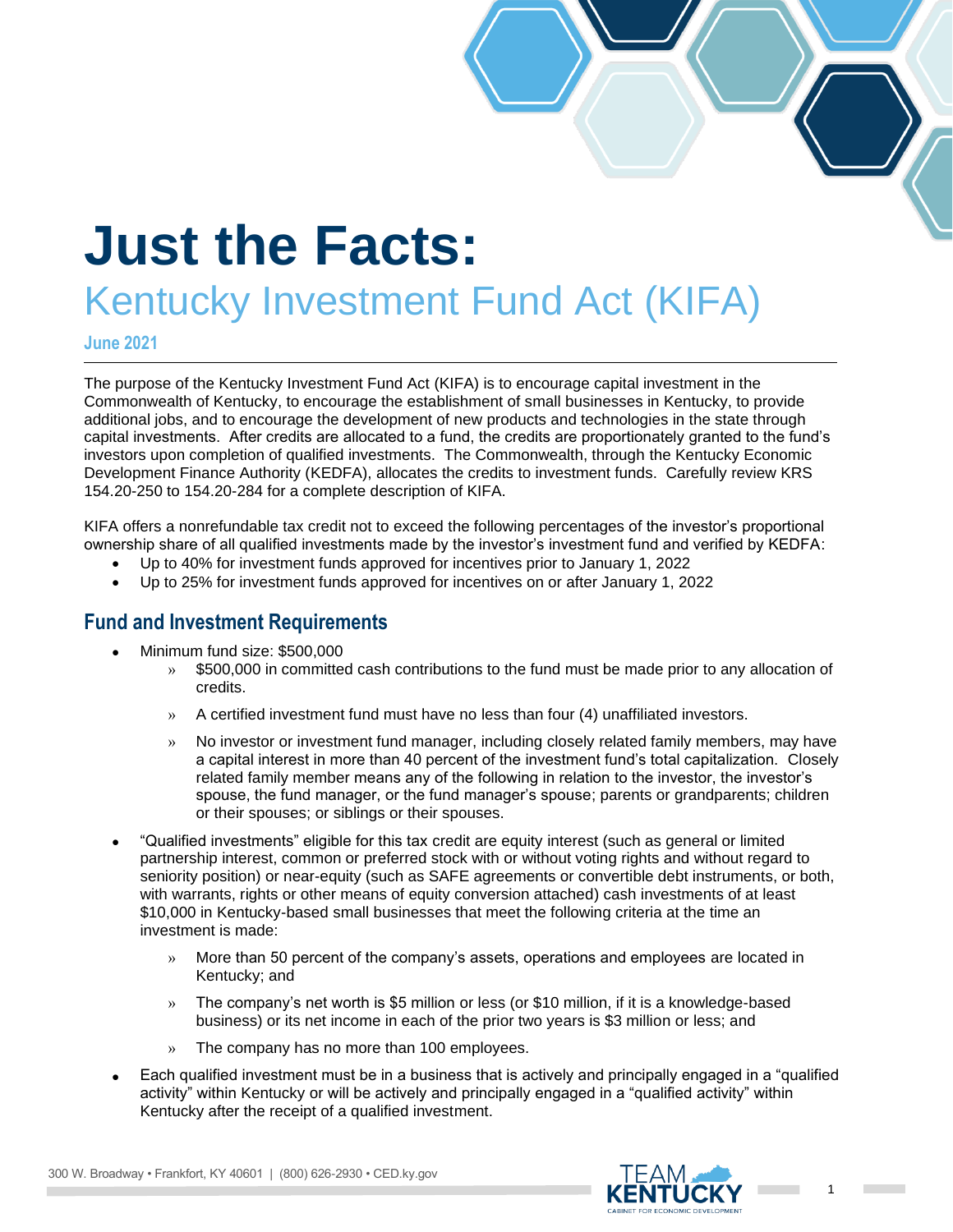- "Qualified activity" means a knowledge-based activity including bioscience, environmental and energy technology, health and human development, information technology and communications, materials science and advanced manufacturing, or other technological advances if approved by the executive director of the Office of Entrepreneurship and Small Business Innovation. A "qualified activity" does not include any activity principally engaged in by financial institutions, commercial development companies, credit companies, financial or investment advisors, brokerage or financial firms, other investment funds or investment managers, charitable and religious institutions, oil and gas exploration companies, insurance companies, residential housing developers, retail establishments, or any activity determined to be against the public interest, against the purposes of KIFA, or in violation of any law.
- Any investment made by a fund in a non-qualified small business shall not be eligible for the tax credits.
- The total amount of tax credits available to any single investment fund shall not exceed, in aggregate, \$8,000,000 for all investors and all taxable years. In any calendar year beginning on or after January 1, 2022, the total amount of tax credits available to any single investment fund shall not exceed \$1,000,000.
	- » Total qualified investments made by an investment fund in any single business shall not exceed 30 percent of the committed cash contributions to the investment fund.
	- » The fund's stated purpose must be to primarily encourage and assist in the creation, development or expansion of small businesses located in Kentucky.

#### **Additional Program Information**

- Fund managers find the investors and make all investment decisions.
- No qualified investment shall be made in a small business that, prior to the investment being made, (i) is owned, in whole or in an amount greater than 20 percent, by any investor, officer, director, partner, member, manager, trustee or employee of the investment fund or the investment fund manager, or (ii) employs on a full-time or part-time basis an investor in the investment fund.
- An investment fund manager and its affiliates may operate no more than three (3) separate investment funds pursuant to separate applications submitted to and approved by KEDFA.
- Investors may be any persons or legal entities through which business is conducted that is subject to state tax liability, including financial institutions and insurance companies.
- A non-profit entity may transfer, for some or no consideration, any or all of the credits it receives under KIFA. (KEDFA and the Department of Revenue must be notified of any transfer within 30 days of the transfer.)
- The tax credit amount that may be claimed by an investor in any tax year shall not exceed fifty percent (50 percent) of the initial aggregate credit amount approved by KEDFA for the investment fund which would be proportionally available to the investor. The tax credit can be used to offset Kentucky tax liabilities. An investor may first claim its credit in the year following the year in which the credit is granted. No investor can take more than 50 percent of the credit in any one tax year. An investor may carry-forward unused credits for up to fifteen years.
- An investment fund shall lose all unused credits that are available to its investors if the investment fund does not make a qualified investment within one year of the date of its Investment Agreement with KEDFA or within any one-year period thereafter through the end of its term of the agreement.